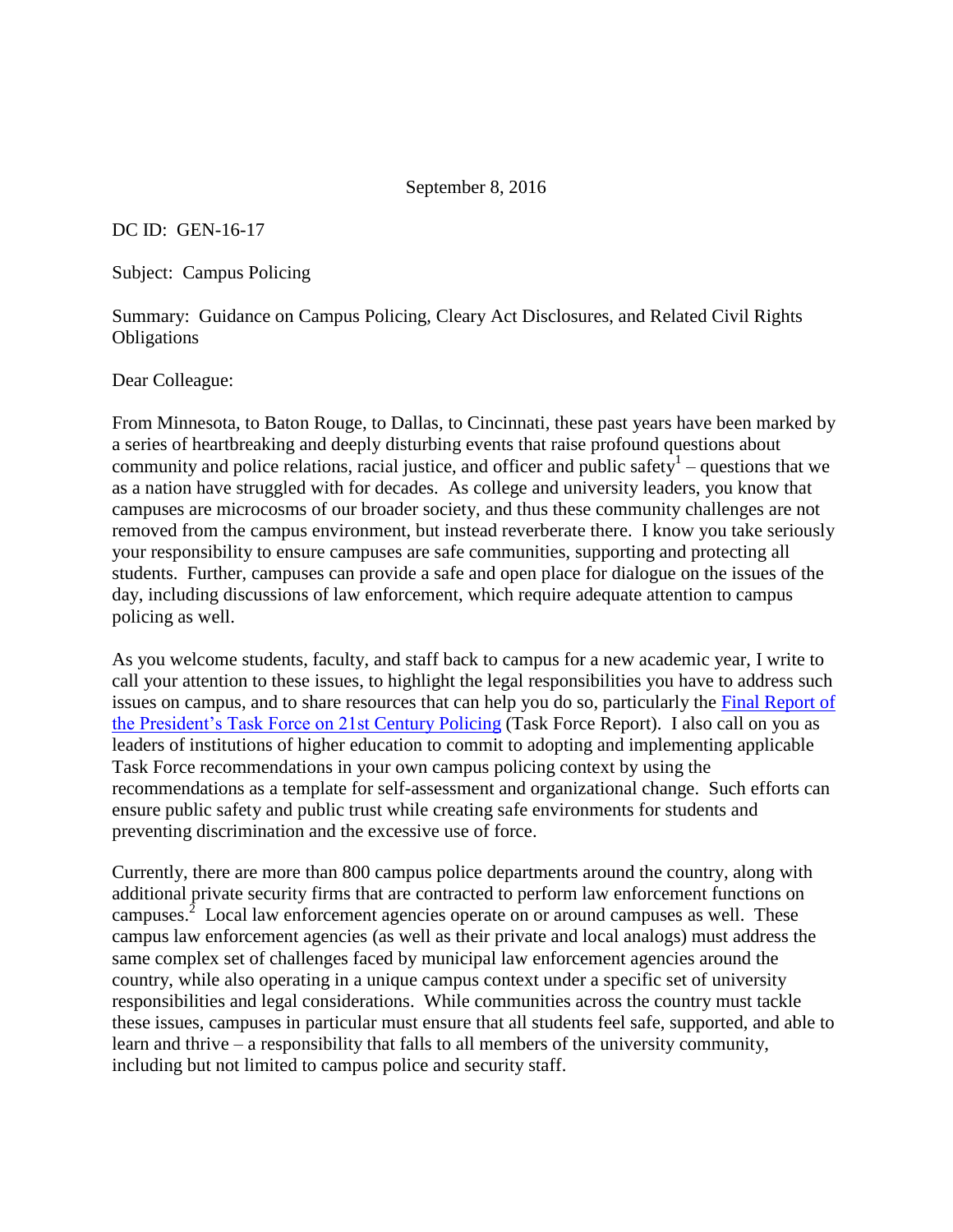Like their municipal counterparts, it is essential for campus police departments to engage in comprehensive professional development and training and to meaningfully engage the community and build community relationships and trust. Thus, the comprehensive recommendations from the [Task Force Report](http://www.cops.usdoj.gov/pdf/taskforce/taskforce_finalreport.pdf) are applicable to  $21<sup>st</sup>$  century policing not just in communities, but also on campuses. The President tapped a variety of community and law enforcement leaders to establish this Task Force in late 2014 and charged them with engaging in a robust public engagement process and soliciting testimony and recommendations from a diverse array of community, civil rights and faith leaders, students, law enforcement officers, researchers, and others in order to identify best practices and develop a consensus set of recommendations for how policing practices can promote effective crime reduction and build public trust.<sup>3</sup> The Task Force recommendations cover a wide range of topics, including changing the culture of policing, embracing community policing concepts, ensuring fair and impartial policing, focusing on officer wellness and safety, implementing new technologies, and building community capital. I encourage you and the law enforcement professionals on your campuses to make use of this valuable resource, while also considering the specific complexities of the campus setting.

Indeed, we recognize that in many ways campus law enforcement agencies operate in a unique campus context with specific legal considerations. Such considerations apply to institutions that participate in federal student financial assistance programs, although the types of law enforcement arrangements may vary across those campuses, both public and private. For example, in the campus policing context, community engagement efforts should include students, diverse members of the campus community, faculty, staff, and administrators, as well as community advocacy groups with expertise on issues relevant to the campus context such as sexual assault and domestic violence. Additionally, as you know, all postsecondary institutions participating in the student financial assistance programs are required by law under the Clery Act to take a number of actions to improve campus safety, including providing a statement of current policies concerning campus law enforcement, and the enforcement authority and jurisdiction of security personnel.<sup>4</sup> The Department's recently updated **Handbook for Campus Safety and** [Security Reporting](https://www2.ed.gov/admins/lead/safety/handbook.pdf) is a resource to support institutions' compliance with the requirements of the Clery Act.

In addition to these reporting requirements, the federal civil rights obligations that apply to all educational institutions and other entities receiving federal funds also apply to those institutions' campus police departments. Thus, in conducting campus policing activities, campus leaders and campus police departments must comply with nondiscrimination statutes, including Title VI of the Civil Rights Act of 1964, which prohibits discrimination on the basis of race, color, or national origin; Title IX of the Education Amendments of 1972, which prohibits discrimination on the basis of sex; and the Americans with Disabilities Act and Section 504 of the Rehabilitation Act of 1973, which prohibit discrimination on the basis of disability.

We look to the campus policing community both as agents for public safety and advocates for student success. As you prepare to begin the new academic year, it is important that you focus on the effectiveness of safety enforcement and policing on your campus, as well as analyze and take action on opportunities for improvement.